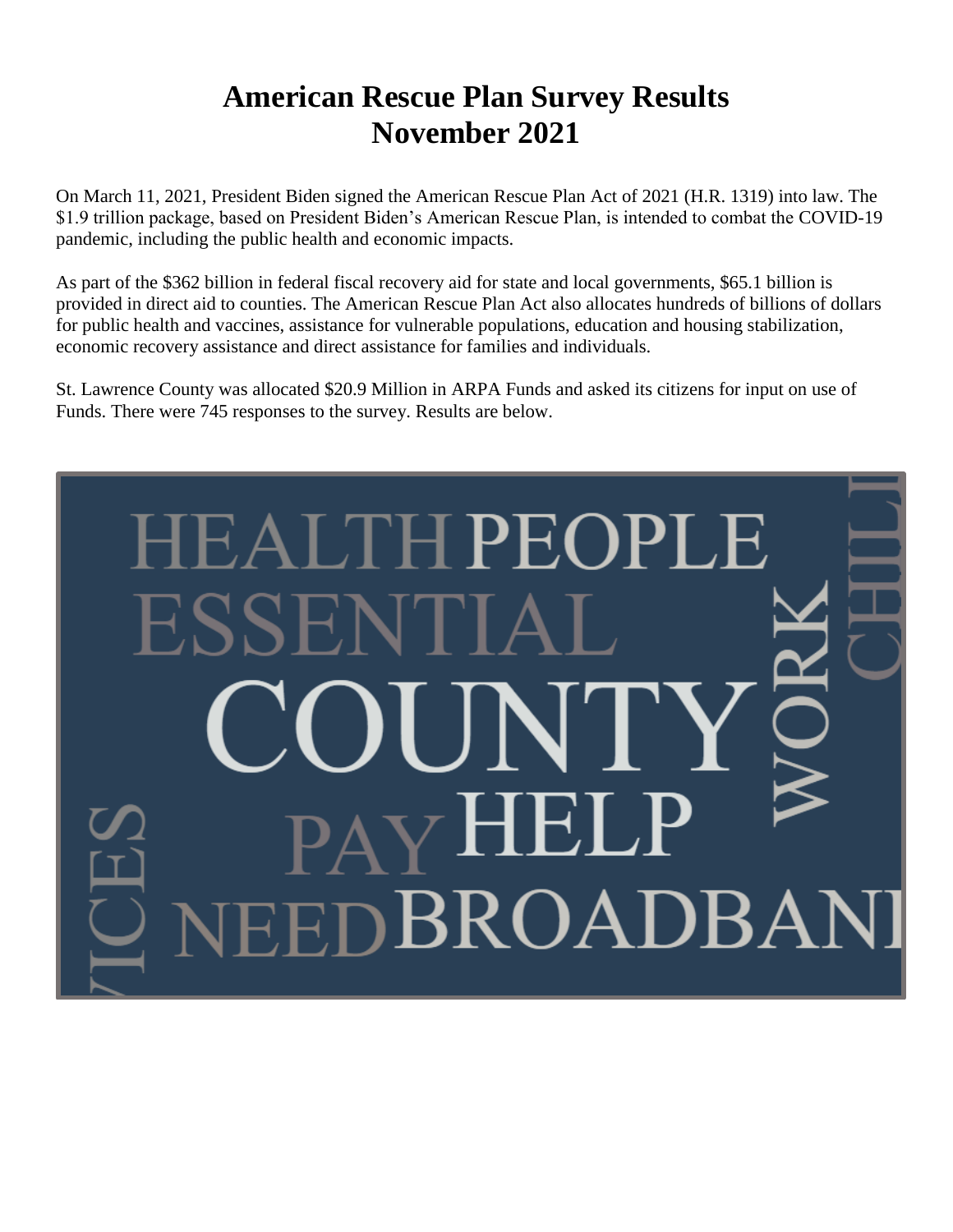

# **Q1. Have you ever heard of the American Rescue Plan Act?**

**Q2. Please select your City/Township.**

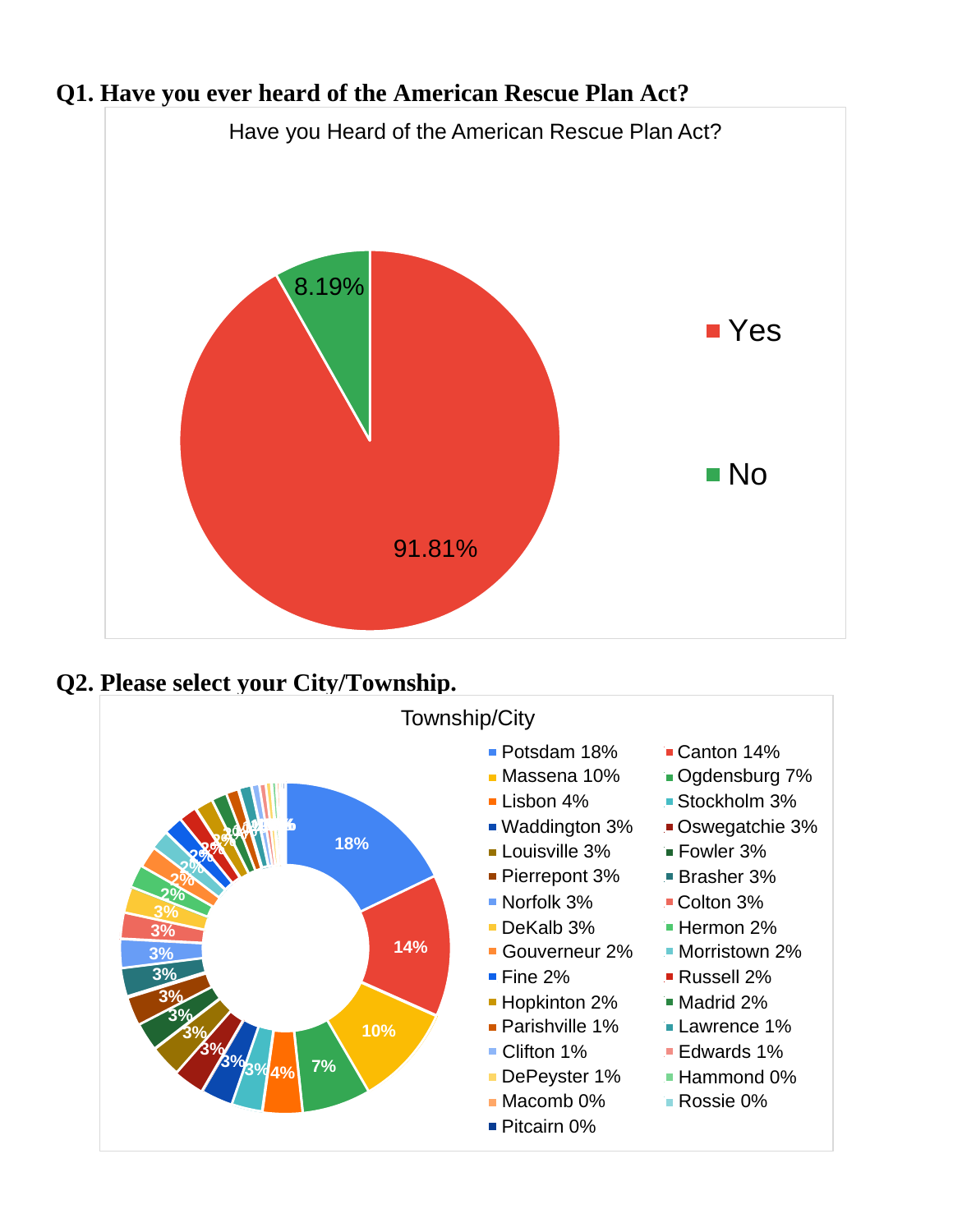## **Q3. Select any of the following significant impacts that COVID-19 has had on you or your family.**



#### **Q4. What are your biggest challenges in recovering from the Pandemic?**

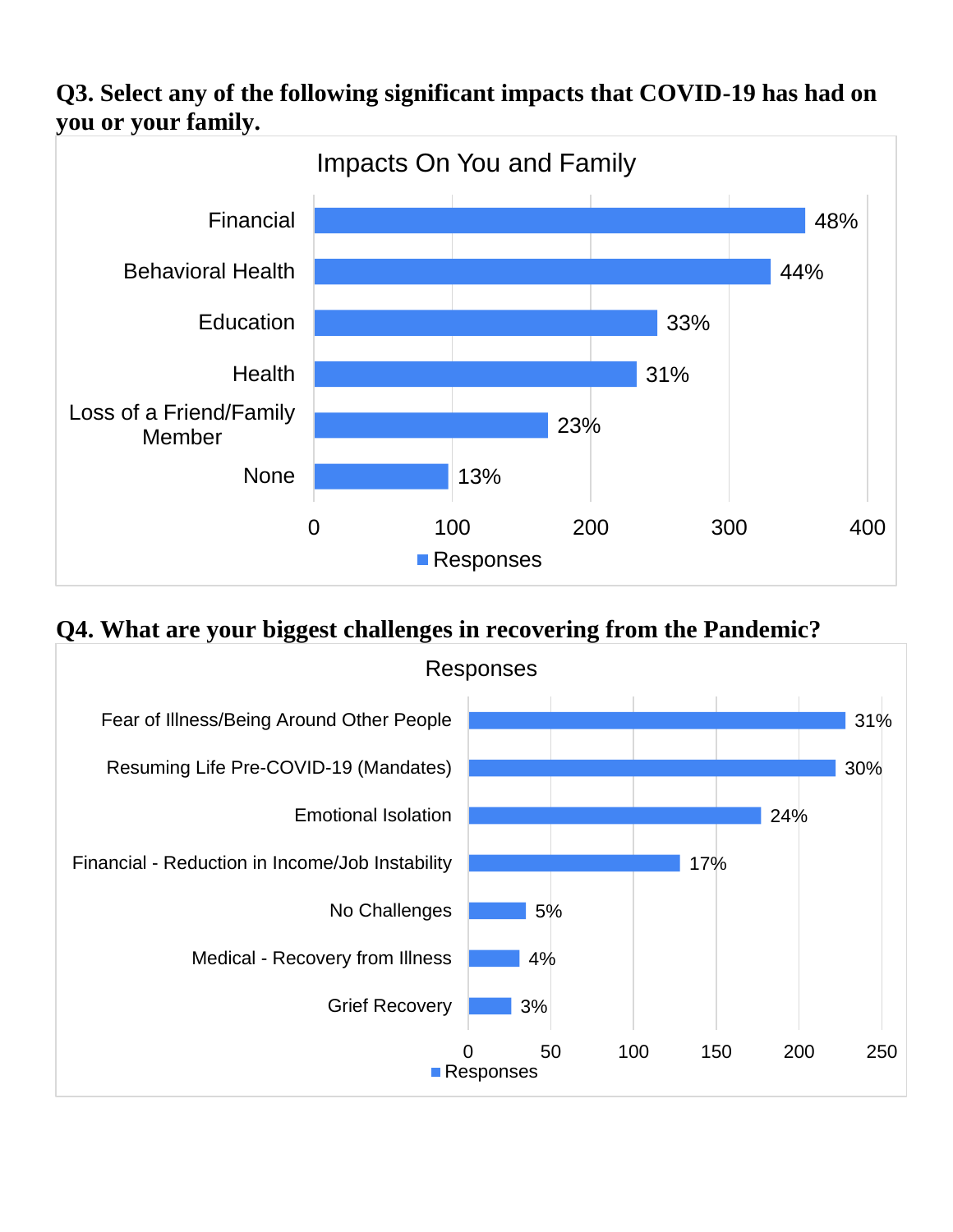

#### **Q5. Please rank your top 3 choices for use of ARPA Funds.**

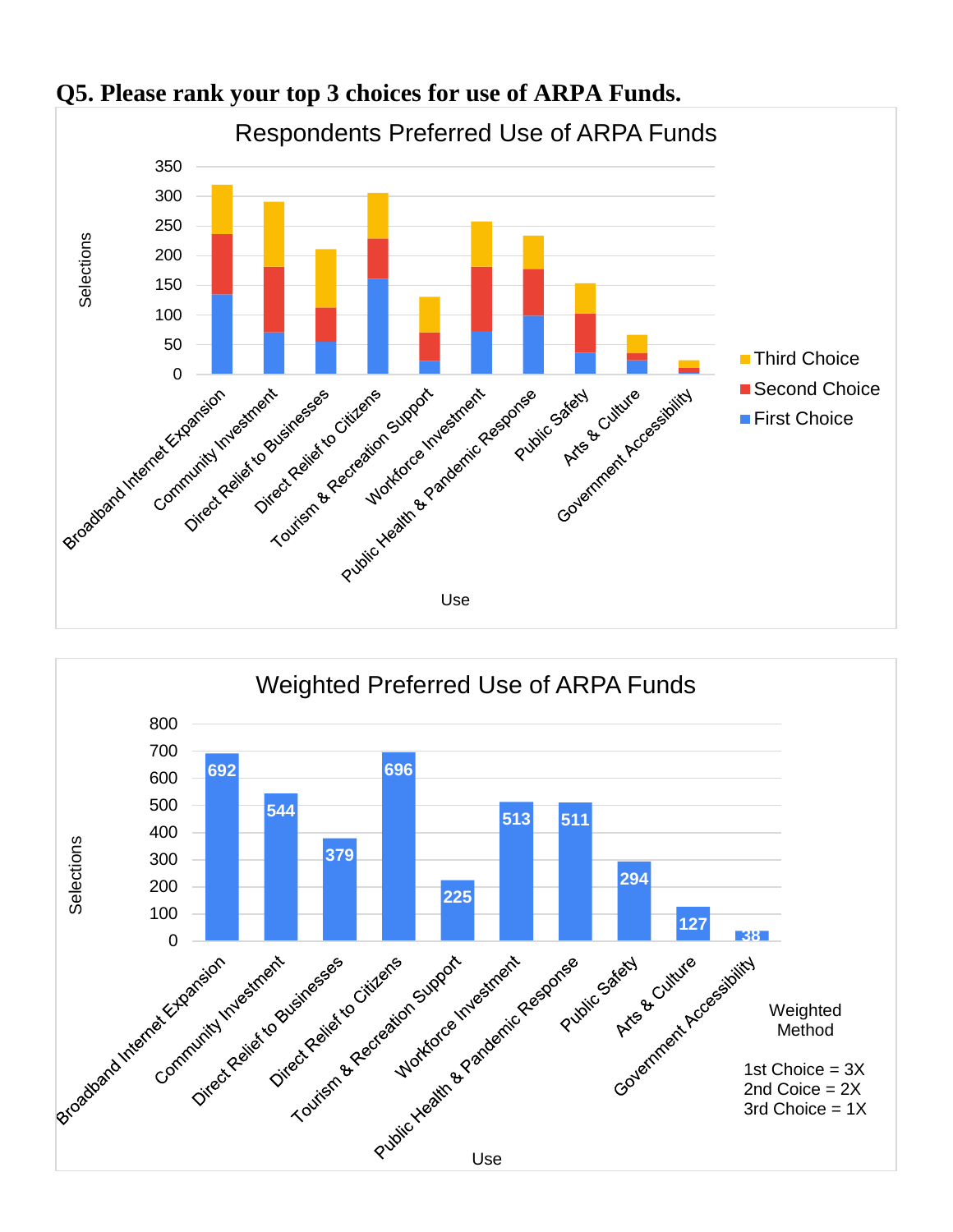## **Q6. Do you have a suggestion for a specific eligible use? Please enter in short answer below, feel free to expand on your answer in the next question. (Most Common Words and Themes)**

| <b>Common Words/Themes</b> |                  |                            |                  |  |
|----------------------------|------------------|----------------------------|------------------|--|
| <b>Single Word</b>         | <b>Frequency</b> | <b>Phrase</b>              | <b>Frequency</b> |  |
| county                     | 56               | essential workers          | 23               |  |
| workers                    | 43               | childrens museum           | 16               |  |
| help                       | 38               | mental health              | 14               |  |
| essential                  | 36               | public health              | 9                |  |
| pay                        | 35               | direct relief              | $\overline{7}$   |  |
| broadband                  | 34               | first responders           | $\overline{7}$   |  |
| health                     | 32               | healthcare workers         | 6                |  |
| people                     | 32               | health services            | 6                |  |
| work                       | 31               | premium pay                | 6                |  |
| services                   | 31               | small businesses           | 6                |  |
| children                   | 30               | child care                 | 5                |  |
| public                     | 29               | rescue squads              | 5                |  |
| community                  | 25               | mental health services     | 5                |  |
| pandemic                   | 25               | back to work               | 5                |  |
| support                    | 22               | public transportation      | 5                |  |
| funds                      | 21               | low income                 | $\overline{4}$   |  |
| access                     | 21               | high speed internet        | $\overline{4}$   |  |
| museum                     | 21               | broadband access           | $\overline{4}$   |  |
| money                      | 20               | county residents           | 4                |  |
| care                       | 19               | people back to work        | $\overline{4}$   |  |
| internet                   | 19               | the community              | $\overline{4}$   |  |
| relief                     | 18               | public safety              | $\overline{4}$   |  |
| businesses                 | 17               | pay your essential workers | $\overline{4}$   |  |
| covid                      | 17               |                            |                  |  |
| local                      | 16               |                            |                  |  |
| mental                     | 16               |                            |                  |  |